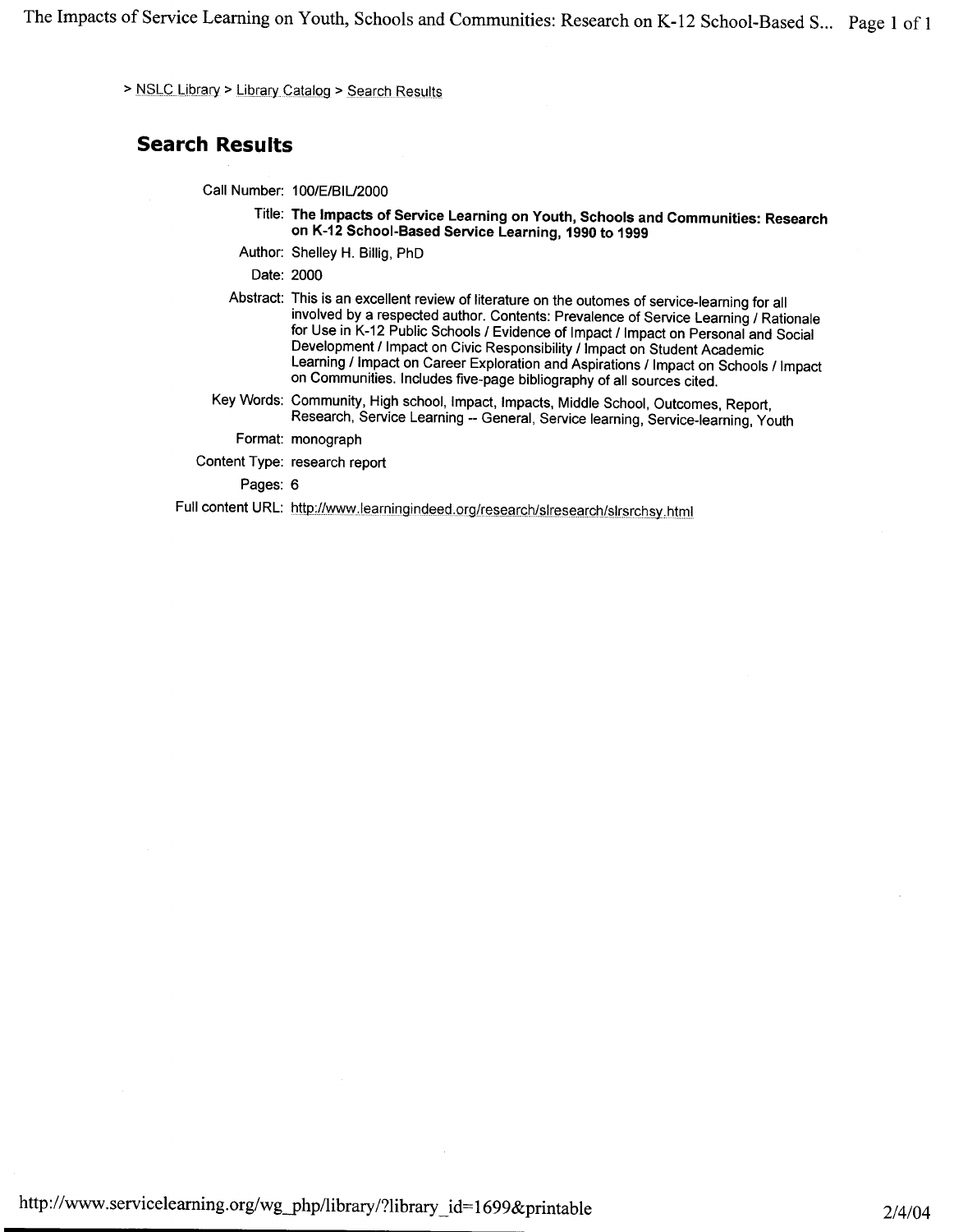# LEARNING IN DEED

#### About

Policy & Practice Demonstration Project

Policy

National Service-Learning Partnership

THE IMPACTS OF SERVICE-LEARNING ON YOUTH, SCHOOLS AND COMMUNITIES: RESEARCH ON K-12 SCHOOL-BASED SERVICE-LEARNING, 1990-1999



National Commission Service-learning is a teaching strategy that links community service experiences to<br>on Service-Learning classroom instruction. This paper briefly presents recent research on the impacts of service-learning on K-12 youth, public schools and communities.

#### Research

 $\mu$  Publications and Links

Funding for Service-Learning Research

Newsroom

Tools & Resources

Contact Us

#### Spotlight Archives

Home FAQs According to a 1999 survey conducted by the U.S. Department of Education, 64% of all public schools and 83% of all public high schools organize some form of community service for their students. Nearly a third of all schools and half of public high schools provide service-learning programs, where the service that is being provided is linked with the school curriculum (National Center for Education Statistics, 1999).

### Rationale for Use in K-12 Public Schools

Prevalence of Service-Learning

Educators are drawn to service-learning because they believe it produces important educational results for students, schools and communities. In individual interviews, they can clearly articulate their observations of the effects. They give many examples of students becoming more altruistic and caring, growing more concerned about their community and community issues, and learning more in specific content areas such as social studies or mathematics, or specific subject matters such as environment or the elderly (National Center for Education Statistics, 1999; Billig and Conrad, 1997; Duckenfield and Swanson, 1992; Eyler and Giles, 1998; Kinsley and McPherson, 1995; and many others).

## Evidence of Impact

The research in the field has not caught up with the certainty and passion that educators feel for service-learning. What is available, though, begins to build a case for the impacts that practitioners believe to be true. This summary presents the past decade (1990-1999) of research on K-12 service-learning, organized by area of potential impact. It does not include all research on the topic, but rather is limited to those publications that have documented their results and have shown a positive impact. It is important to note that at the time of this writing, no research was identified with negative impacts, and only a few studies showed no impact or no sustained impact over time. A fuller treatment, including a critical analysis of this literature, will be summarized in a Learning In Deed brief to be published in May, 2000.

I. The Impact on Student Personal and Social Development

Service-learning has a positive effect on the personal development of public school youth.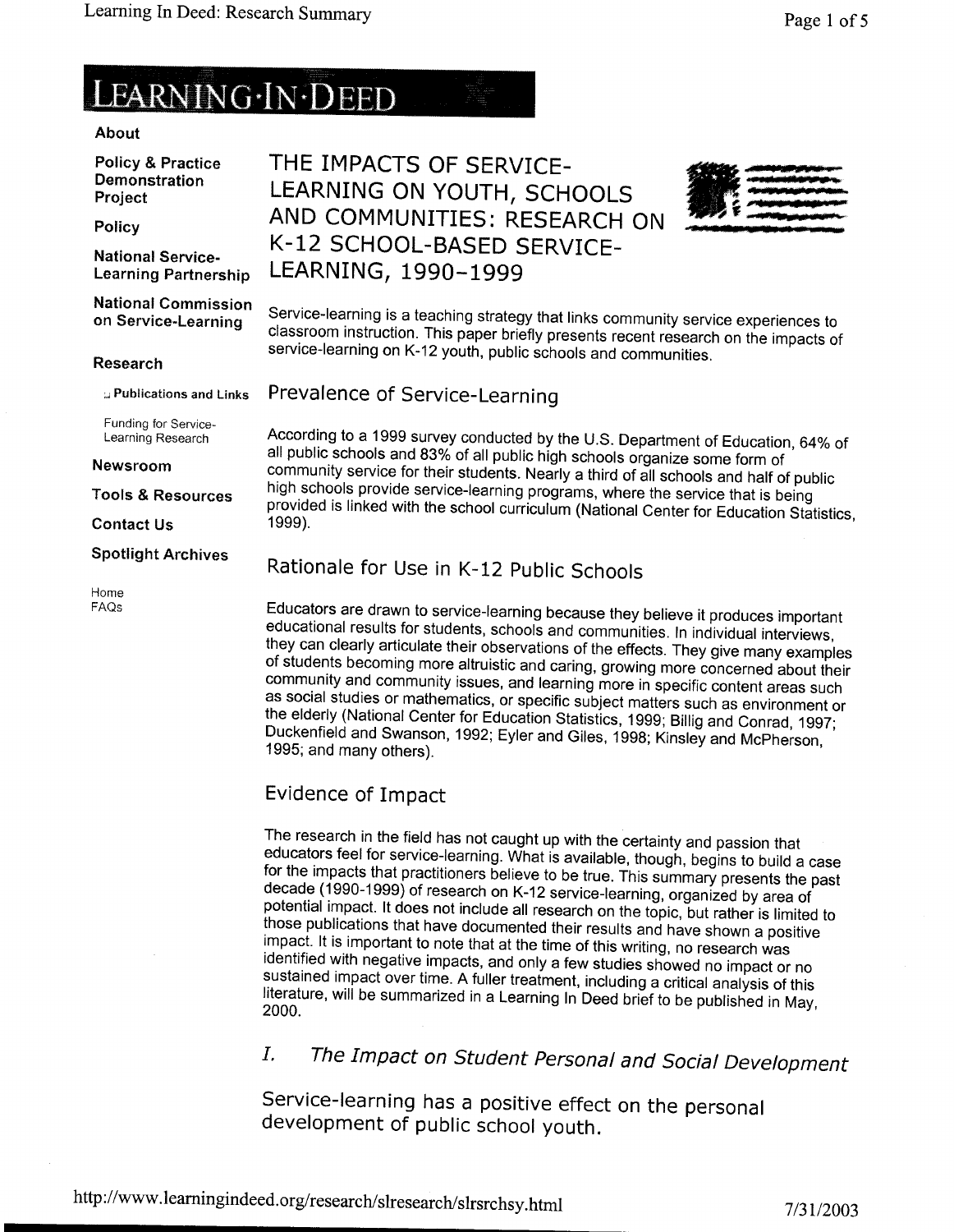- Middle and high school students who engaged in quality service-learning programs showed increases in measures of personal and social responsibility, communication and sense of educational competence (Weiler, et. al., 1998).
- Students who engaged in service-learning ranked responsibility as a more important value and reported a higher sense of responsibility to their school than comparison groups (Leming, 1998).
- Students perceive themselves to be more socially competent after engaging in service-learning (Scales and Blyth, 1997; O'Bannon, 1999; Morgan and Streb, 1999).
- Students who engaged in service-learning were more likely to treat each other kindly, help each other and care about doing their best (Berkas, 1997).
- Students who engaged in service-learning were more likely to increase their sense of self-esteem and self-efficacy (Shaffer, 1993).
- Middle school male students reported increased self-esteem and fewer behavioral problems after engaging in service-learning (Switzer, et. al., 1995).

Students who participate in service-learning are less likely to engage in "risk" behaviors.

- Students in elementary and middle school service-learning programs showed reduced levels of alienation and behavioral problems (Stephens, 1995; Yates and Youniss, 1996).
- Students who engaged in service-learning were less likely to be referred to the office for disciplinary measures (Follman, 1997; 1998).
- High school and middle school students who were engaged in servicelearning were less likely to engage in behaviors that lead to pregnancy or arrest (Melchior, 1999; Allen, et. al., 1994; Shaffer, 1993).
- Middle school students who engaged in service-learning and experienced a structured health curriculum were less likely to engage in unprotected sexual activity or violent behavior (O'Donnell, et. al., (1999).

Service-learning has a positive effect on students' interpersonal development and the ability to relate to culturally diverse groups.

- Middle and elementary school students who participated in service-learning were better able to trust and be trusted by others, be reliable and accept responsibility (Stephens, 1995).
- High school students who participated in high quality service-learning programs were more likely to develop bonds with more adults, agreed that they could learn from and work with the elderly and disabled and felt that they trusted others besides parents and teachers to whom they could turn for help (Morgan and Streb, 1999).
- Students who engaged in service-learning showed greater empathy and cognitive complexity than comparison groups (Courneya, 1994).
- Students who engaged in quality service-learning programs reported greater acceptance of cultural diversity (Melchior, 1999; Berkas, 1997).
- Students who engaged in service-learning showed increases over time in their awareness of cultural differences and attitudes toward helping others (Shaffer, 1993; Stephens, 1995)
- Students who participated in service-learning enjoyed helping others with projects, became more dependable for others and felt more comfortable communicating with ethnically diverse groups (Loesch-Griffin, et. al., 1995).

II. The Impact on Civic Responsibility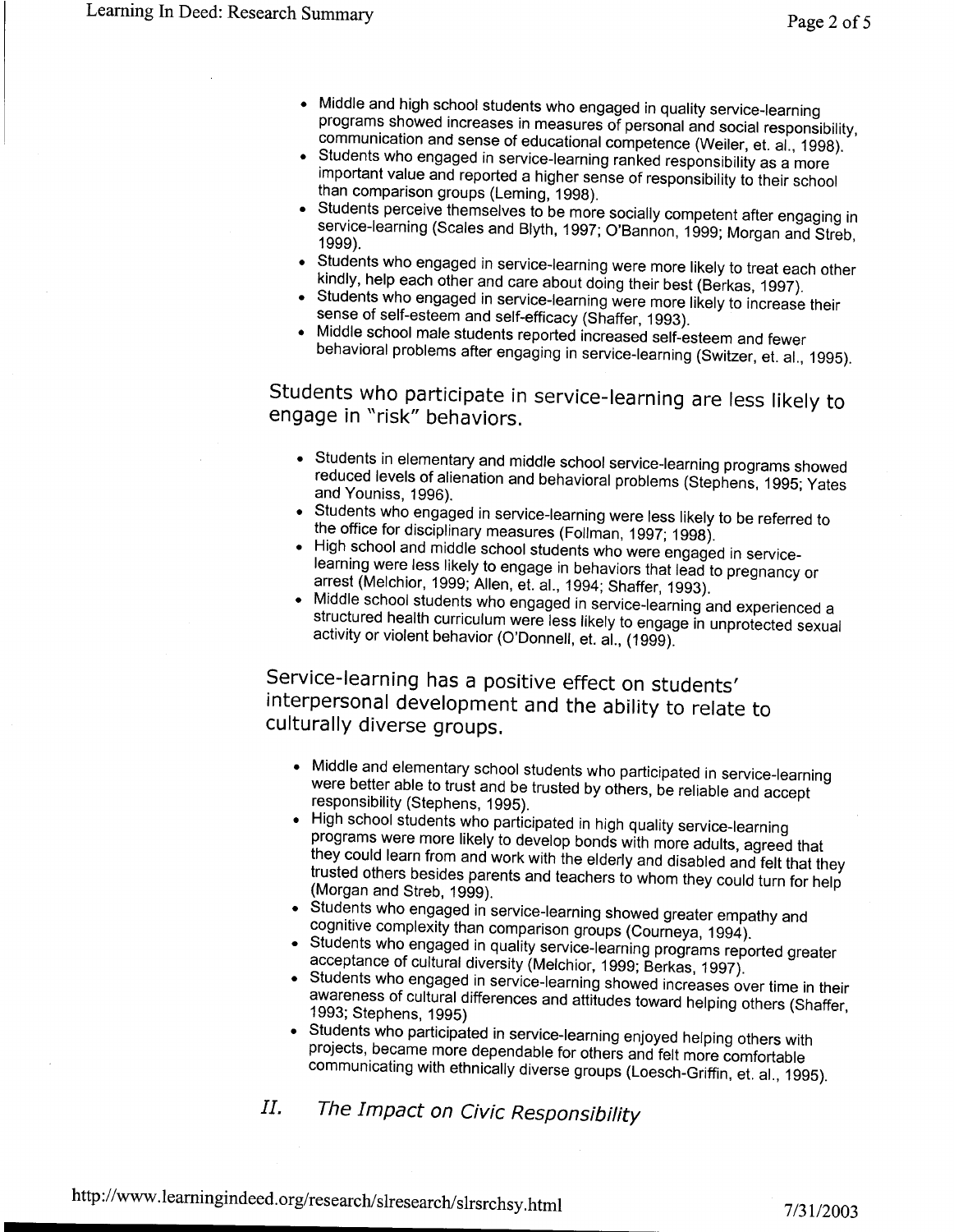Service-learning helps to develop students' sense of civic and social responsibility and their citizenship skills.

- Students who engaged in high quality service-learning programs showed an increase in the degree to which they felt aware of community needs, believed that they could make a difference and were committed to service now and later in life (Melchior, 1999; Berkas, 1997).
- High school students who participated in high quality service-learning programs developed more sophisticated understandings of socio-historical contexts, were likely to think about politics and morality in society and were likely to consider how to effect social change (Yates and Youniss, 1996; 1998).
- Elementary and middle schools students who participated in service-learning developed a greater sense of civic responsibility and ethic of service (Stephens, 1995).
- Students who engaged in service-learning increased their understanding of how government works (Berkas, 1997).

Service-learning provides opportunities for students to become active, positive contributors to society.

- High school students who participated in service-learning and service are more likely to be engaged in a community organization and to vote 15 years after their participation in the program than those who did not participate (Youniss, et. al., 1997; Yates and Youniss, 1998).
- High school students from five states who participated in high quality servicelearning programs increased their political attentiveness, political knowledge and desire to become more politically active (Morgan and Streb, 1999).
- Students who engage in service-learning feel that they can "make a difference" (O'Bannon, 1999; Cairn, 1999).
- Over 80 percent of participants in high quality service-learning programs felt that they had made a positive contribution to the community (Melchior, 1999; Billig and Conrad, 1997; Scales and Blyth, 1997).

# III. The Impact on Student Academic Learning

Service-learning helps students acquire academic skills and knowledge.

- Students in over half of the high quality service-learning schools studied showed moderate to strong positive gains on student achievement tests in language arts and/or reading, engagement in school, sense of educational accomplishment and homework completion (Weiler, et. al., 1998).
- Service-learning participation was associated with higher scores on the state test of basic skills (Anderson, et. al., 1991) and higher grades (Shumer, 1994; Shaffer, 1993; Dean and Murdock, 1992; O'Bannon, 1999).
- Eighty-three percent of schools with service-learning programs reported that grade point averages of participating service-learning students improved <sup>76</sup> percent of the time (Follman, 1999).
- Middle and high school students who participated in service-learning tutoring programs increased their grade point averages and test scores in reading/language arts and math and were less likely to drop out of school (Supik, 1996; Rolzinski, 1990).
- Elementary and middle school students who participated in service-learning had improved problem-solving skills and increased interest in academics (Stephens, 1995).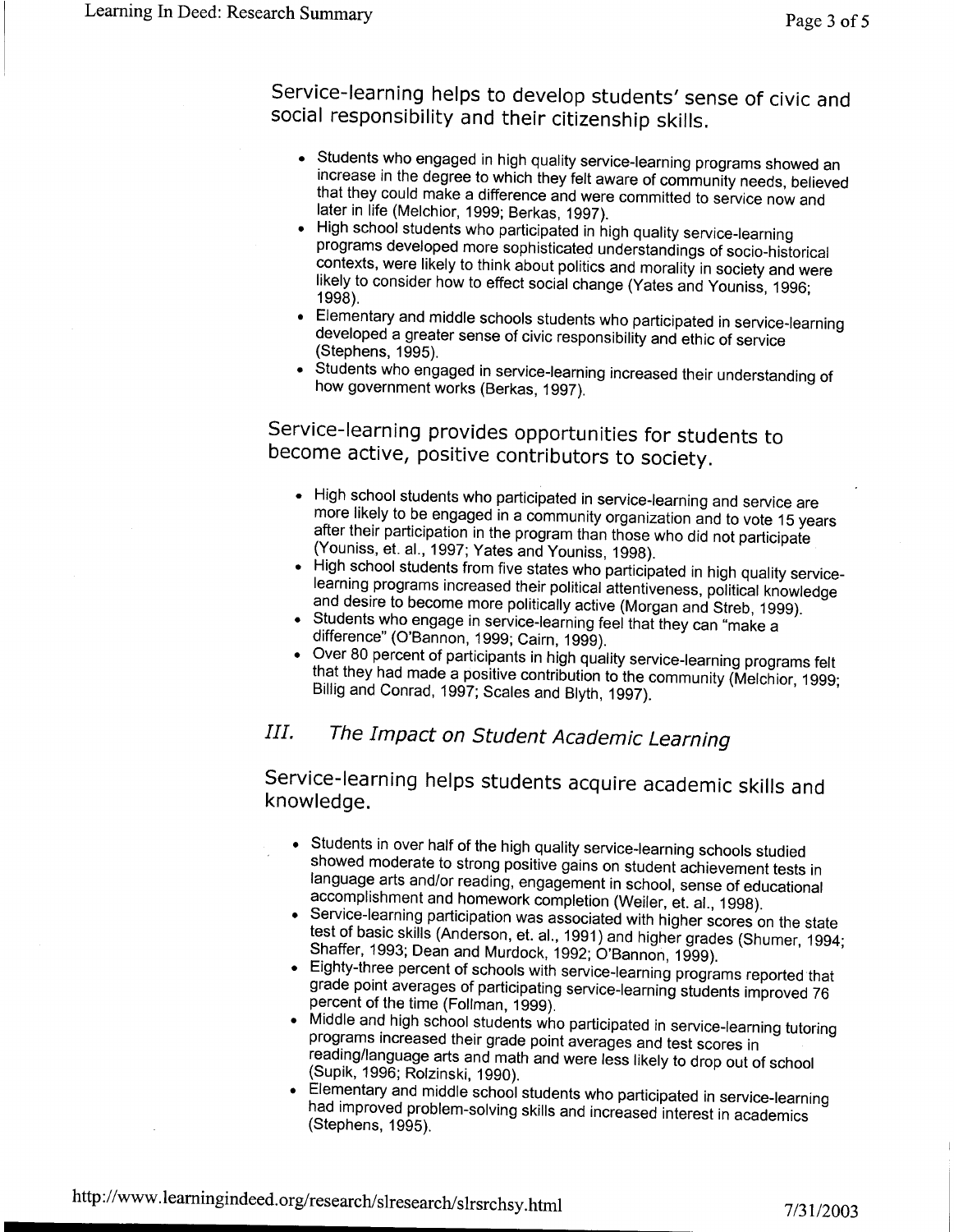Students who participate in service-learning are more engaged in their studies and more motivated to learn.

- Students who participated in high quality service-learning programs showed an increase in measures of school engagement and achievement in mathematics than control groups (Melchior, 1999).
- Students who engaged in service-learning came to class on time more often, completed more classroom tasks and took the initiative to ask questions more often (Loesch-Griffin, et. al., 1995).

### Service-learning is associated with increased student attendance.

- Schools that sponsor service-learning programs reported that attendance increased every year over a three-year period of time (Follman, 1998; 1999; O'Bannon, 1999).
- Students engaged in service-learning had higher attendance rates than control group peers (Shaffer, 1993; Supik, 1996; Shumer, 1994).

# IV. The Impact on Career Exploration and Aspirations

Service-learning helps students to become more knowledgeable and realistic about careers.

- Students who participated in service-learning reported gaining career skills, communication skills and positive increases in career exploration knowledge (Berkas, 1997; Billig, et. al., 1999).
- Students who engaged in high quality service-learning programs developed positive work orientation attitudes and skills (Weiler, LaGoy, Crane and Rovner, 1998).
- Teachers believed that participation in service-learning increases career awareness (Melchior, 1999; Billig and Conrad, 1997).

### V. The Impact on Schools

Service-learning results in greater mutual respect of teachers and students.

- Teachers and students in schools with quality service-learning programs reported an increase in mutual respect (Weiler, et. al., 1998).
- Service-learning builds cohesiveness and more positive peer relations among students, among teachers and between students and teachers in a school (Weiler, et. al., 1998).

# Service-learning improves the overall school climate.

• Educators and students in schools with strong service-learning programs reported more positive school climate through a feeling of greater connectedness to the school (Billig and Conrad, 1997; Weiler, et. al., 1999) and through decreased teacher turnover and increased teacher collegiality (Weiler, et. al., 1999).